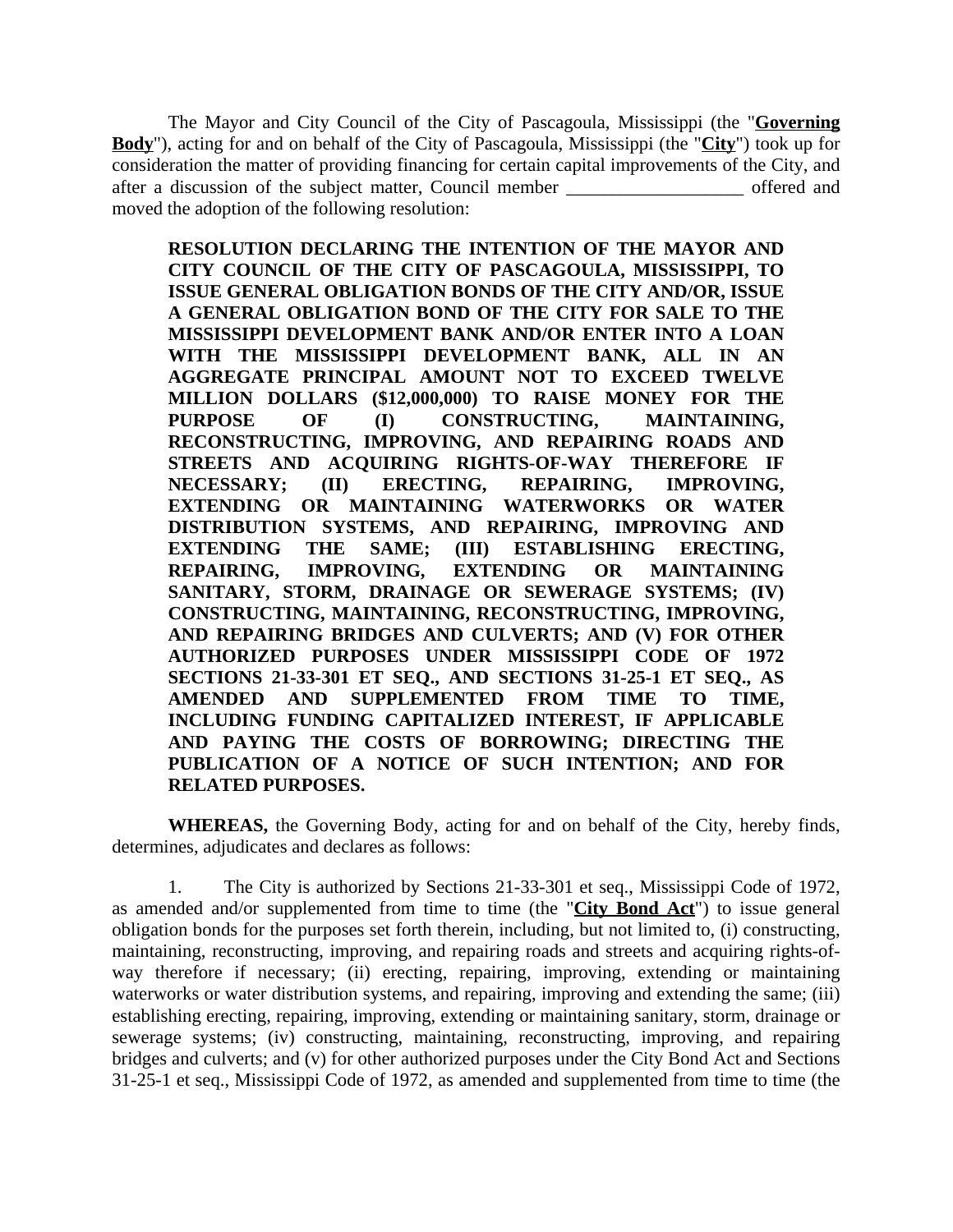"**Bank Act**" and together with the City Bond Act, the "**Act**"), including funding capitalized interest, if applicable and paying the costs of borrowing (together, the "**Project**").

2. The Governing Body, acting for and on behalf of the City, is also authorized under the City Bond Act and the Bank Act, and other applicable laws of the State of Mississippi (the "**State**"), to (a) issue a general obligation bond of the City to be sold to the Mississippi Development Bank (the "**Bank**") to finance the costs of the Project, and/or (b) enter into a loan with the Bank to borrow money to finance the costs of the Project.

3. The Project is in accordance with and in furtherance of the provisions of the Act.

4. The Governing Body is authorized pursuant to the Act to provide financing for the costs of the Project (a) through the issuance of general obligation bonds of the City, in one or more series, in a total aggregate principal amount not to exceed Twelve Million Dollars (\$12,000,000) (the "**Bonds**") pursuant to the City Bond Act and/or, (b) through the issuance of a general obligation bond of the City, in one or more series, to be sold to the Bank (the "**City Bond**") in a total aggregate principal amount not to exceed Twelve Million Dollars (\$12,000,000), and/or (c) by entering into a loan with the Bank to borrow money from the Bank in a total principal amount not to exceed Twelve Million Dollars (\$12,000,000) (the "**Loan**").

5. As of January 1, 2022, the assessed value of all taxable property within the City, according to the last completed assessment for taxation, is \$245,429,760, and the City has outstanding bonded indebtedness as subject to the fifteen percent (15%) debt limit prescribed by Section 21-33-303 of the City Bond Act, in the amount of \$17,959,297, and outstanding bonded and floating indebtedness as subject to the twenty percent (20%) debt limit prescribed by Section 21-33-303 of the City Bond Act (which amount includes the sum set forth above subject to the fifteen percent (15%) debt limit), in the amount of \$23,135,000.

6. The Bonds, the City Bond, and/or the Loan, when added to the outstanding bonded indebtedness of the City, including any indebtedness of the City issued subsequent to the adoption of this resolution but prior to the issuance of the Bonds or the City Bond or entering into the Loan, will not result in bonded indebtedness, exclusive of indebtedness not subject to the aforesaid fifteen percent (15%) debt limit, of more than fifteen percent (15%) of the assessed value of all taxable property within the City, and will not result in indebtedness, both bonded and floating, exclusive of indebtedness not subject to the aforesaid twenty percent (20%) debt limit, in excess of twenty percent (20%) of the assessed value of all taxable property within the City, and will not exceed any constitutional or statutory limitation upon indebtedness which may be incurred by the City.

7. There has been no increase in said bonded and floating general obligation indebtedness of the City since January 1, 2022.

8. It is necessary for the health and well-being of the citizens of the City, and it would be in the best interest of the City for the Governing Body to provide financing for the costs of the Project by borrowing money through the issuance of the Bonds and/or the City Bond and/or by entering into the Loan, all in accordance with the City Bond Act and/or the Bank Act.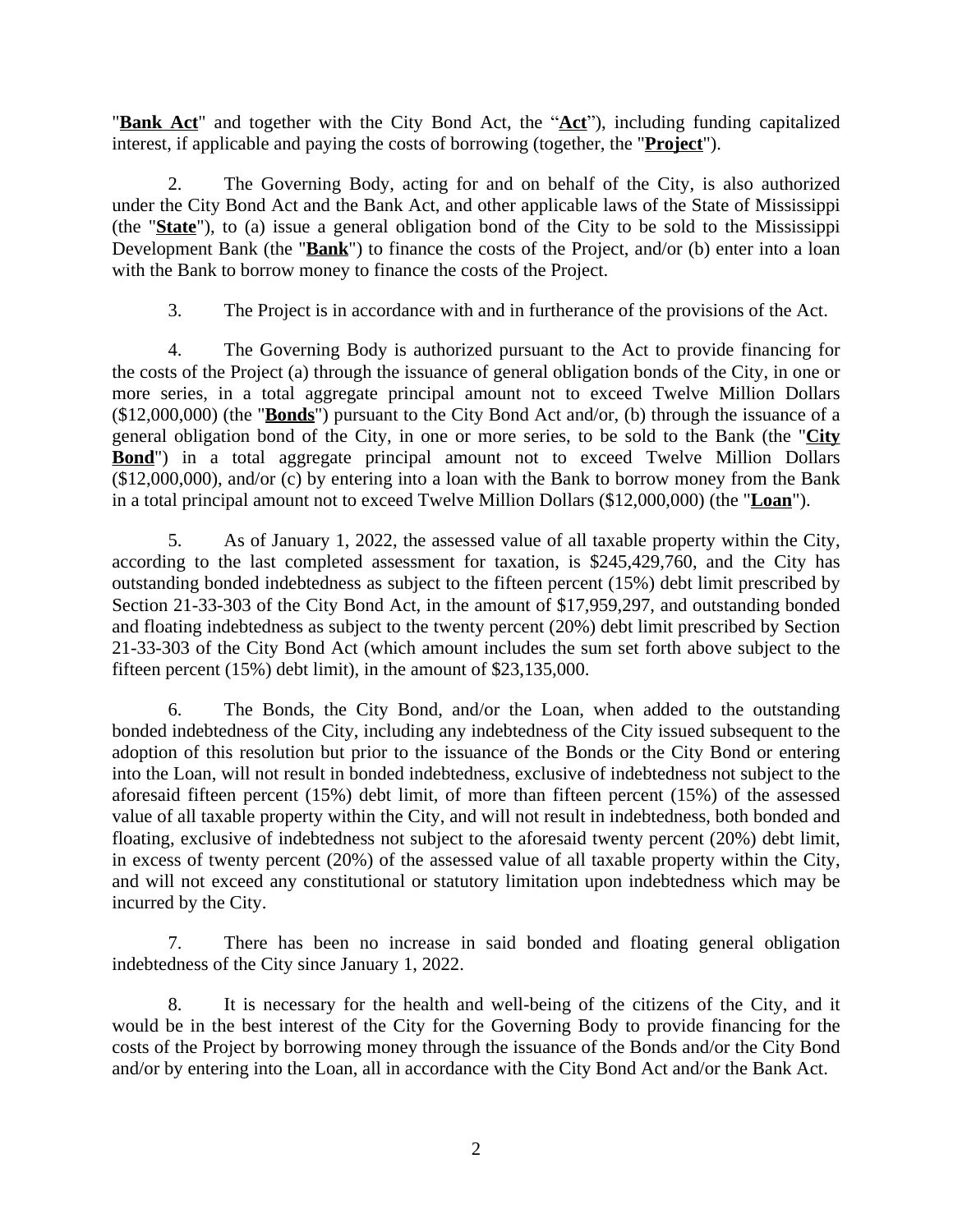9. The Governing Body is authorized and empowered by the City Bond Act and/or the Bank Act to issue the Bonds or the City Bond or enter into the Loan for the purposes as hereinafter set forth and there are no other available funds on hand or available from regular sources of income for such purposes.

10. The City reasonably expects that it will incur expenditures prior to the issuance of the Bonds or the City Bond or entering into the Loan which it intends to reimburse with the proceeds of the Bonds or the City Bond or Loan upon the issuance thereof. This declaration of official intent to reimburse expenditures made prior to the issuance of the Bonds or the City Bond or enter into the Loan in anticipation of the issuance of the Bonds or the City Bond or Loan is made pursuant to Department of Treasury Regulations Section 1.150-2 (the "**Reimbursement Regulations**"). The Project for which such expenditures are made is the same as described hereinabove. The maximum principal amount of debt expected to be issued for the Project is the amount hereinabove set forth.

## **NOW, THEREFORE, BE IT RESOLVED BY THE GOVERNING BODY, ACTING FOR AND ON BEHALF OF THE CITY, AS FOLLOWS:**

**SECTION 1.** The Governing Body, acting for and on behalf of the City, hereby declares its intention to (a) issue and sell the Bonds and/or the City Bond to the Bank, in one or more series, in the total principal amount not to exceed Twelve Million Dollars (\$12,000,000), and/or (b) enter into the Loan with the Bank to borrow money from the Bank, all in the total principal amount not to exceed Twelve Million Dollars (\$12,000,000).

**SECTION 2.** The Bonds or the City Bond are to be issued and the Loan entered into to raise money for the purpose of financing the Project in accordance with the Act.

**SECTION 3.** The Bonds or the City Bond may be issued in one or more series and, if issued, will be general obligations of the City payable as to principal and interest out of and secured by an irrevocable pledge of the avails of a direct and continuing tax to be levied annually without limitation as to time, rate, or amount upon all the taxable property within the geographical limits of the City and may further be secured by revenue from the City's water and sewer system pursuant to Section 21-33-305 of the City Bond Act; provided, however, that such tax levy for any year shall be abated pro tanto to the extent the City on or prior to September 1 of that year has transferred money to the bond fund of the Bonds or the City Bond, or has made other provisions for funds, to be applied toward the payment of the principal of and interest on the Bonds or the City Bond due during the ensuing fiscal year of the City, in accordance with the provisions of the bond resolution adopted by the Governing Body in connection with the issuance of the Bonds or the City Bond. The Loan will be payable from available revenues of the City and will not constitute an indebtedness of the City within the meaning of any constitutional or statutory restrictions, limitations, or provisions, and the taxing power of the City will not be pledged to the payment of the Loan.

**SECTION 4.** The Governing Body proposes to direct the issuance of all or any portion of the Bonds or the City Bond or to authorize the Loan in the amount and for the purposes and secured as aforesaid at a meeting of the Governing Body to be held at its usual meeting in City Hall, located at 603 Watts Avenue, Pascagoula, Mississippi, at the hour of 6:00 o'clock p.m. on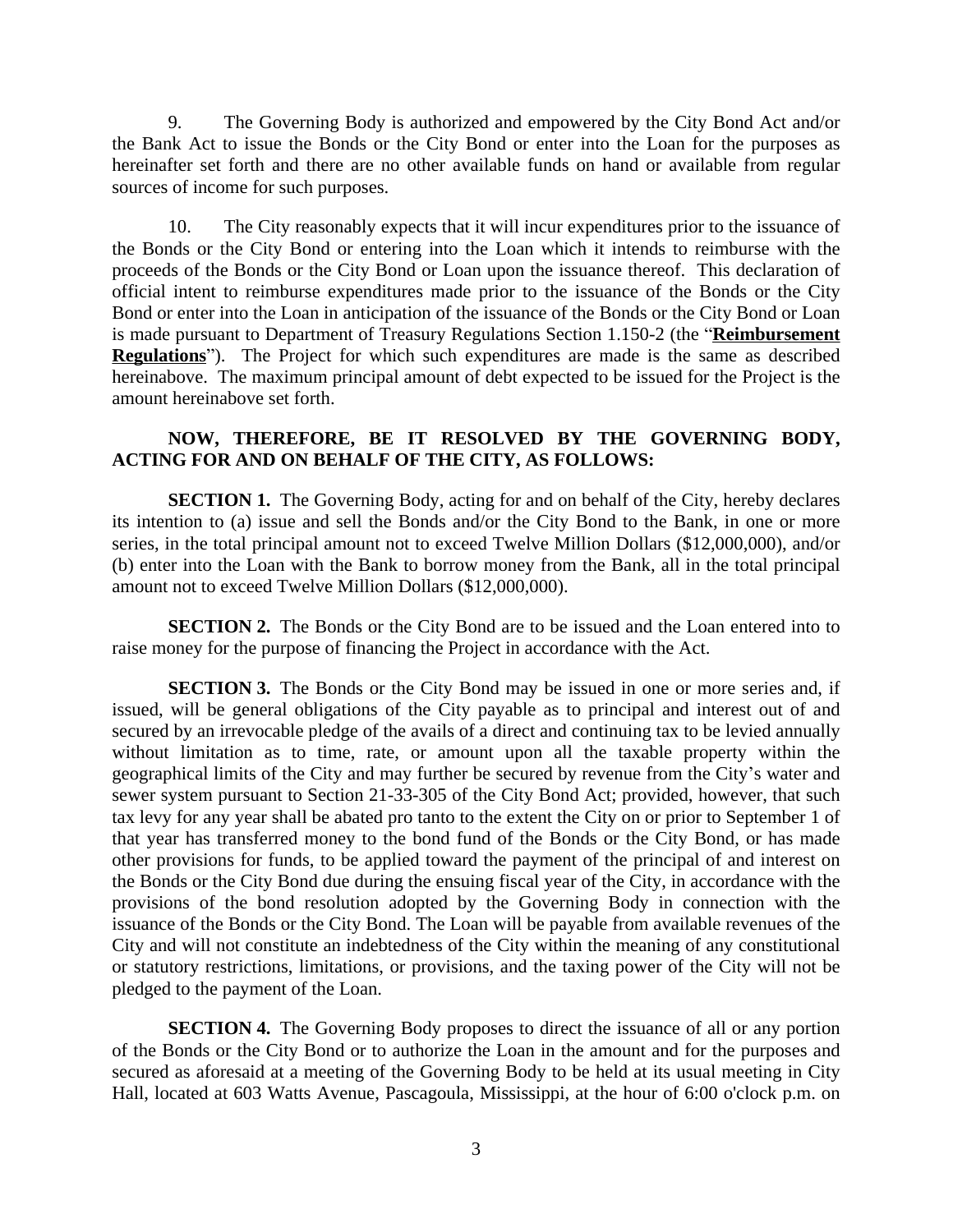May 3, 2022, or at some meeting or meetings subsequent thereto; provided, however, that if ten percent (10%) of the qualified electors of the City or fifteen hundred (1,500), whichever is less, shall file a written protest with the City Clerk of the City (the "**City Clerk**") in her office located in City Hall at 603 Watts Avenue, Pascagoula, Mississippi, against the issuance of the Bonds or the City Bond or the authorization of the Loan on or before 4:00 o'clock p.m. on May 3, 2022, then the Bonds or the City Bond shall not be issued or the Loan shall not be entered into unless approved at an election on the question thereof called and held as is provided by law; provided, further that if no protest is filed, then the Bonds or the City Bond may be issued and sold in one or more series or the City may enter into the Loan without an election on the question of the issuance thereof at any time within a period of two (2) years after May 3, 2022.

**SECTION 5.** This resolution shall be published once a week for at least three (3) consecutive weeks in *The Sun Herald*, a newspaper published in and having general circulation in the City and qualified under the provisions of Section 13-3-31, Mississippi Code of 1972, as amended and supplemented from time to time. The first publication of this resolution shall be made not less than twenty-one (21) days prior to the date fixed herein, and the last publication shall be made not more than seven (7) days prior to such date.

**SECTION 6.** The City Clerk of the Governing Body shall be and is hereby directed to procure from the publisher of the aforesaid newspaper the customary proof of the publication of this resolution and have the same before the Governing Body on the date and hour specified in Section 4 hereof.

**SECTION 7.** The City reasonably expects that it will incur expenditures prior to the issuance of the Bonds, the City Bond and/or the Loan which it intends to reimburse with the proceeds of the Bonds, the City Bond and/or the Loan upon the issuance thereof. This declaration of official intent to reimburse expenditures made prior to the issuance of the Bonds, the City Bond and/or the Loan in anticipation of the issuance of the Bonds, the City Bond and/or the Loan is made pursuant to the Reimbursement Regulations. The Project for which such expenditures are made is the same as described hereinabove. The maximum principal amount of debt expected to be issued for the Project is the amount hereinabove set forth.

**SECTION 8.** If any one or more of the provisions of this resolution shall for any reason be held to be illegal or invalid, such illegality or invalidity shall not affect any of the other provisions of this resolution, but this resolution shall be construed and enforced as if such illegal or invalid provision or provisions had not been contained herein.

Council member \_\_\_\_\_\_\_\_\_\_\_\_\_\_\_\_\_\_\_ seconded the motion to adopt the foregoing resolution and the same being put to a roll call vote, the result was as follows:

YEAS: NAYS:

The motion having received the affirmative vote of a majority of the members present, the Mayor declared the motion carried and the resolution adopted this, the \_\_\_\_ day of April 2022.